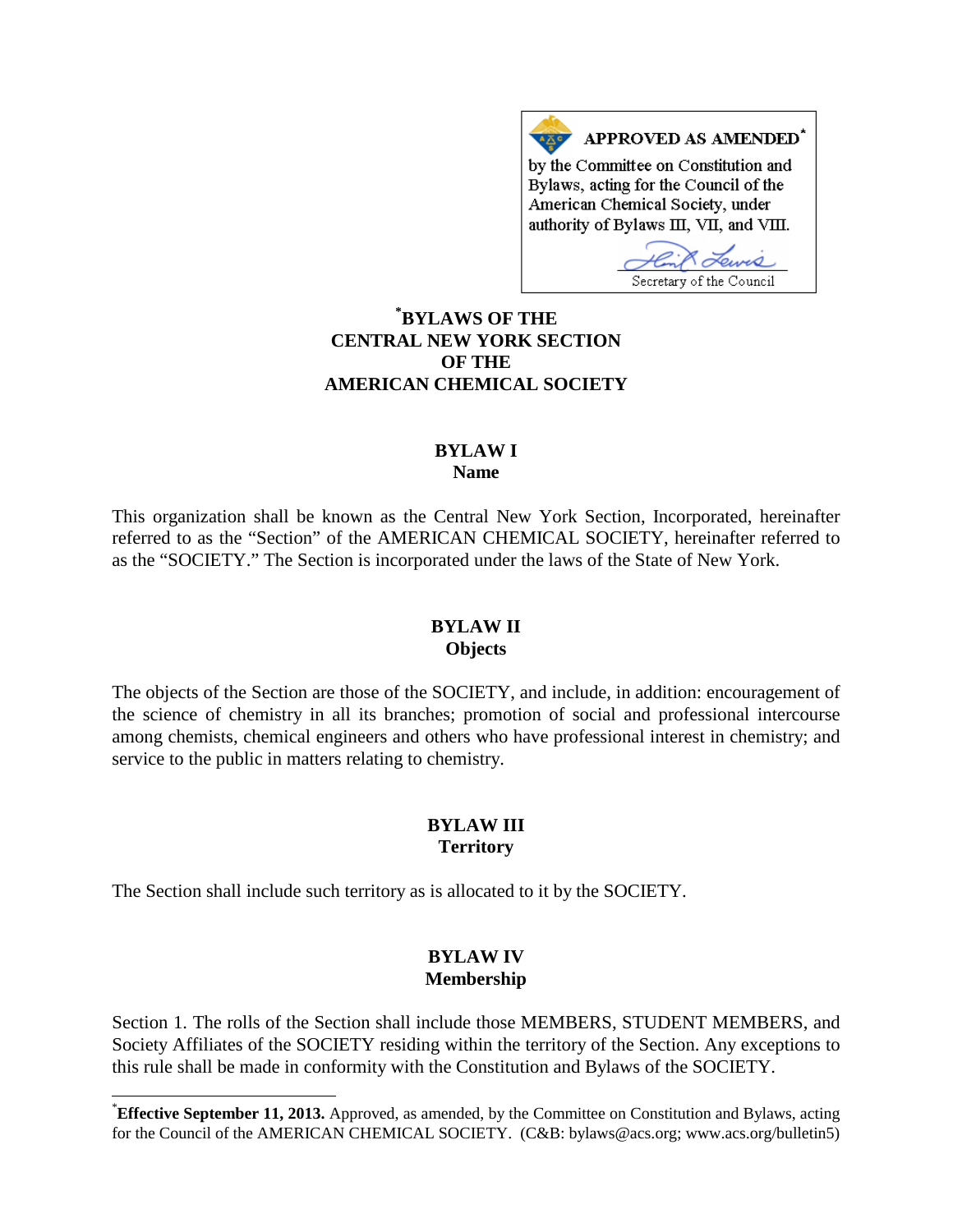Section 2. Local Section Affiliates shall be elected to affiliation with the Section by majority vote at a meeting of the Board of Directors of the Section. Affiliates shall neither vote, hold office, nor serve as a member of the Executive Committee, but shall have all the other privileges of membership. Annual dues shall be set by the Section's Board of Directors in compliance with the Constitution and Bylaws of the SOCIETY.

## **BYLAW V Organization**

Section 1. The officers of the Section shall be a Chair, a Chair-Elect, a Secretary, and a Treasurer. Other elected members of the Executive Committee are the Councilors and Alternate Councilors as provided by the Constitution and Bylaws of the SOCIETY, and four Delegates. Two of the Delegates shall be located outside of Onondaga County to furnish representation on the Executive Committee to Section members not located in the county of Onondaga; the other two may come from anywhere within the Section. A member's location shall be determined by the member's preferred address on the Section's mailing list.

Sec. 2. The officers and the Delegates of the Section shall be either MEMBERS or STUDENT MEMBERS of the Section. The Councilors and Alternate Councilors shall be MEMBERS of the Section.

Sec. 3.

- a. The duties of all officers shall be such as usually pertain to their offices, such duties as are assigned to them by the Constitution and Bylaws of the SOCIETY, and such additional duties as may be delegated to them by the Executive Committee. The Chair, Chair-Elect, Secretary, Treasurer, and most recent Past Chair still residing in the Section shall also serve as Directors and comprise the Board of Directors of the Section.
- b. The Secretary shall be the Secretary of the Executive Committee and shall keep minutes of all meetings of this Committee.

#### **BYLAW VI Manner of Election and Terms of Office**

Section 1.

a. The Chair-Elect, Secretary, and Treasurer shall be elected annually for a term of one year. The Chair-Elect, upon completion of that term of office, shall automatically become Chair, and so serve for a term of one year. Delegates shall be elected every two years for a term of two years. Elections for Delegates shall be staggered so that one Delegate from outside Onondaga County and one Delegate of unrestricted location are elected each year. Councilors and Alternate Councilors shall be elected according to the Constitution and Bylaws of the SOCIETY.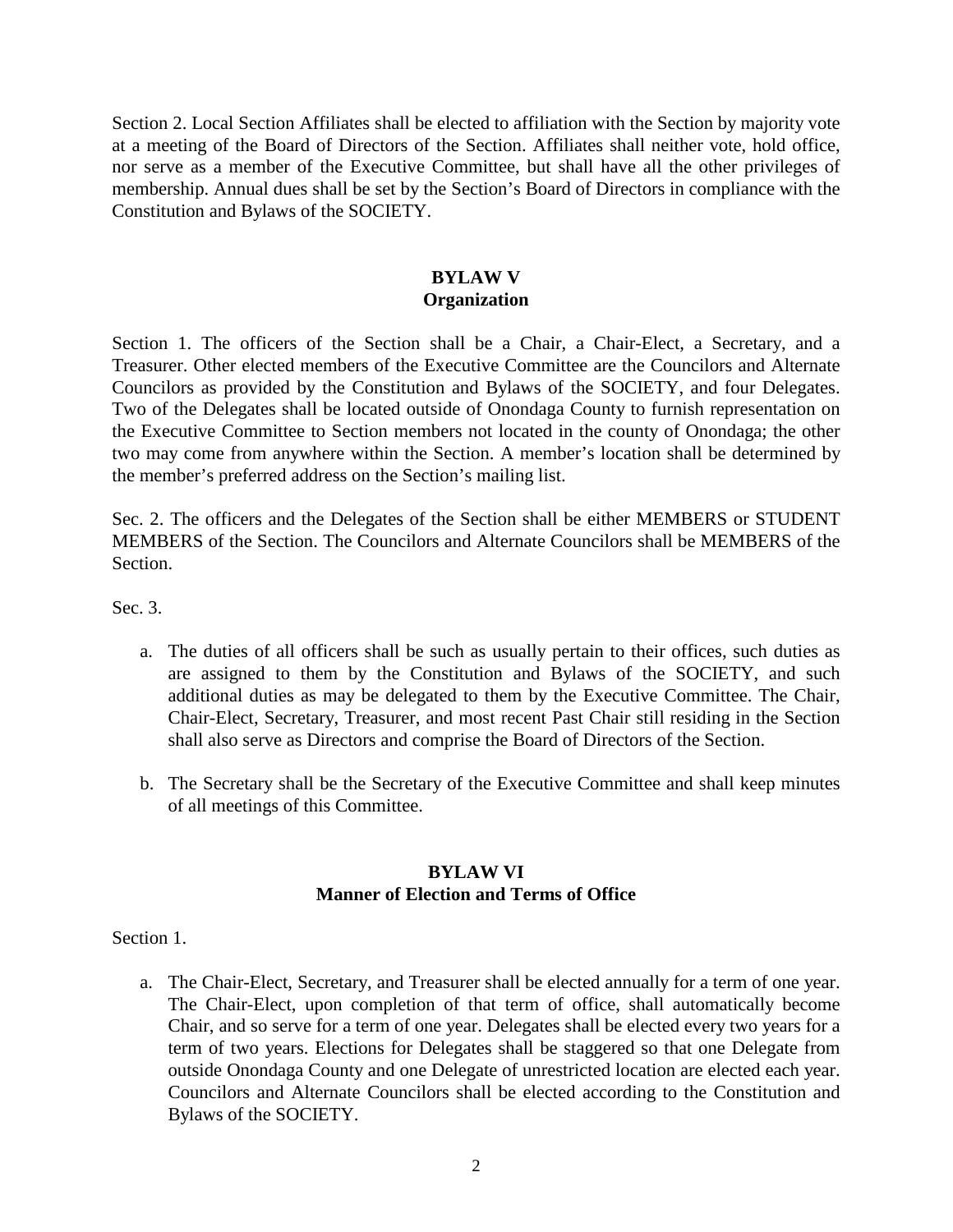b. All officers, Delegates, Councilors, and Alternate Councilors shall take office on January 1 following their election.

Sec. 2. Nominations.

- a. The Committee on Nominations and Elections shall solicit nominees for Chair-Elect, Secretary, Treasurer, and Delegates by publication in the Section's newsletter. Selfnominations shall be entertained. Only candidates who consent to serve shall appear on the ballot.
- b. The Committee on Nominations and Elections, in years where appropriate, shall solicit nominees for the offices of Councilor and Alternate Councilor by publication in the Section's newsletter. Self-nominations shall be entertained. Only candidates who consent shall appear on the ballot.
- c. The Committee on Nominations and Elections shall submit to the membership by publication in the Section's newsletter the names of at least two candidates, or, with the approval of the Executive Committee, one candidate for each of the offices of Chair-Elect, Secretary, and Treasurer, for each of the open Delegate positions, and, in years where appropriate, for the offices of Councilor and Alternate Councilor. A brief biographical sketch shall accompany the name of each candidate for office.
- d. Additional nominations for Section officers, Delegates, Councilors, or Alternate Councilors may be made by petition to the Committee on Nominations and Elections if received by this Committee within fifteen days of the publication of the list of candidates described above. Each such petition must be signed by five MEMBERS or STUDENT MEMBERS of the Section. Consent of the proposed candidate must accompany the petition.

Sec. 3. Elections.

- a. The Committee on Nominations and Elections shall prepare and distribute to each member of the Section a ballot including the names of all candidates arranged in alphabetical order under each office. The ballot shall be accompanied by instructions for completing the ballot. Biographical sketches of all candidates designated by the Committee on Nominations and Elections or by petition, shall have been distributed to each member not later than the time of distribution of this ballot.
- b. The Committee on Nominations and Elections shall count or verify all valid ballots and report the results immediately to the Secretary of the Section.
- c. Election to the offices of Chair-Elect, Secretary, Treasurer, and Delegate shall require a plurality of votes cast for the office. Only MEMBERS or STUDENT MEMBERS located outside of Onondaga County may vote for the Delegates designated to represent members outside of Onondaga County.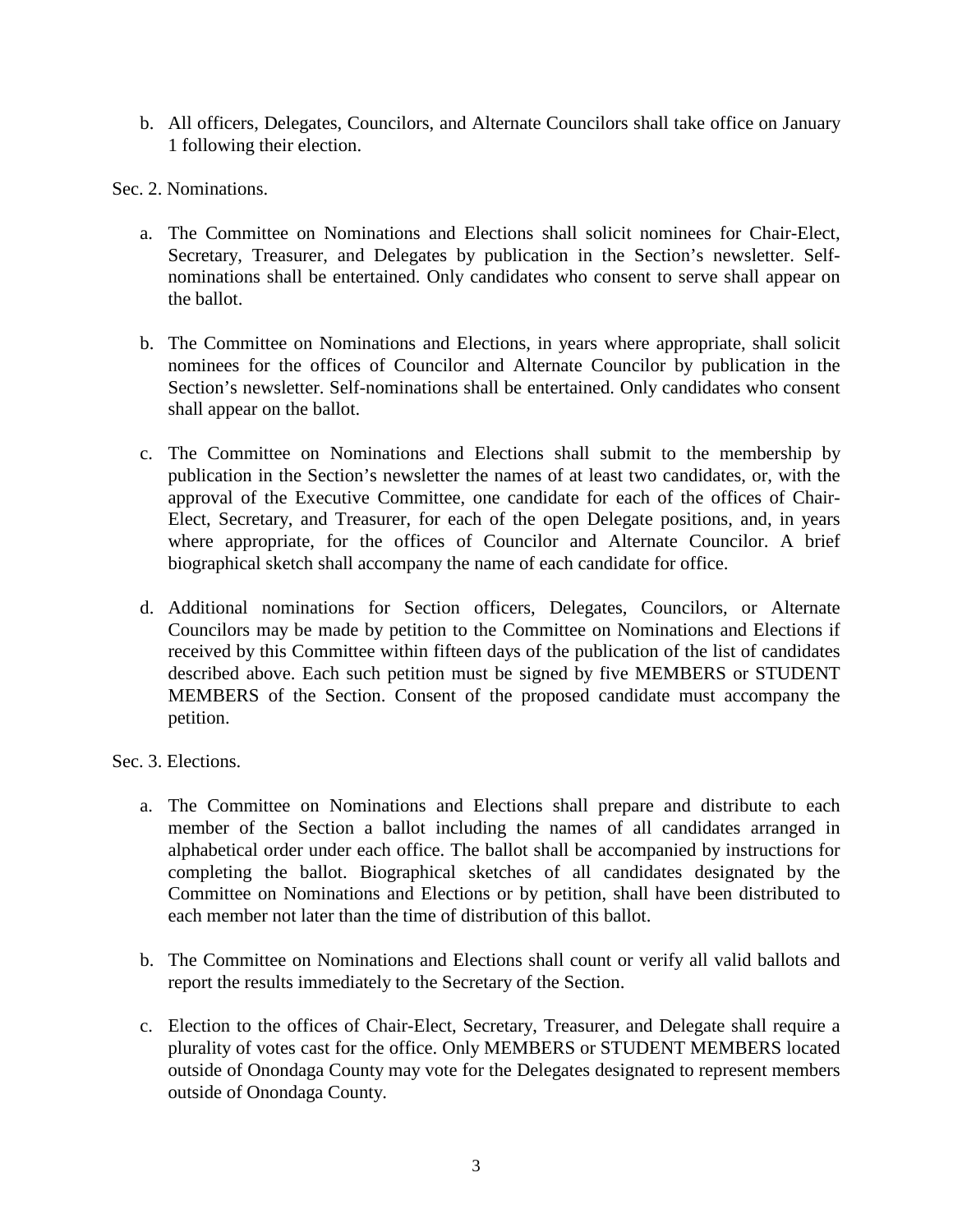- d. The candidate for the office of Councilor receiving the largest number of votes shall be Councilor and the candidate for the office of Alternate Councilor receiving the largest number of votes shall be Alternate Councilor.
- e. In the event of a tie vote for any office, such tie vote shall be resolved by ballot of the Executive Committee.
- f. The Committee on Nominations and Elections shall announce the results of the election by publication in the next possible issue of the Section's newsletter.

#### Sec. 4. Vacancies.

In the event of a vacancy in the office of Chair, the Chair-Elect shall assume the added duties of the Chair for the unexpired term. In the event of a vacancy in the office of Councilor, the Alternate Councilor shall assume the duties of Councilor. All other vacancies shall be filled by the Executive Committee by interim appointment for the period up to the next annual election, at which time the Section shall elect a member to fill out the unexpired term, if any. In the event the office of Chair-Elect is filled by such interim appointment, the Section shall elect both a Chair and Chair-Elect at its next annual election.

### **BYLAW VII Recall of Elected Officials**

Section 1. The elected officials of the Section (Officers or elected Executive Committee Members) are subject to recall for neglect of duties or conduct injurious to the SOCIETY. Recall procedures are not applicable to Councilors and Alternate Councilors elected by Local Sections.

Sec. 2. The recall of an official shall be initiated when a signed petition, indicating in writing the specific charges and reasonable substantiating evidence is submitted to the Chair from at least five voting members of the Section. In the event the Chair is the official in question, the Chair-Elect shall receive the petition and shall assume the duties of the Office of Chair with respect to this issue until the issue is resolved.

Sec. 3. The Chair shall, without delay, determine that the petitioners are aware of the gravity of their actions and the procedures to be followed. The Chair shall seek an alternate resolution to the problem and a withdrawal of the petition at this time. In the absence of a resolution to the problem, the Chair shall present the issue to the Executive Committee as a new business item at the next Executive Committee meeting.

- a. The Executive Committee shall promptly continue the recall process or dismiss the petition as ill- founded or find an alternative solution to the problem. The Chair shall promptly inform the petitioners and the official of the decision of the Executive Committee.
- b. If the proceedings continue, the Chair shall assign the duties of the official to another qualified member of the Section until the issue is resolved.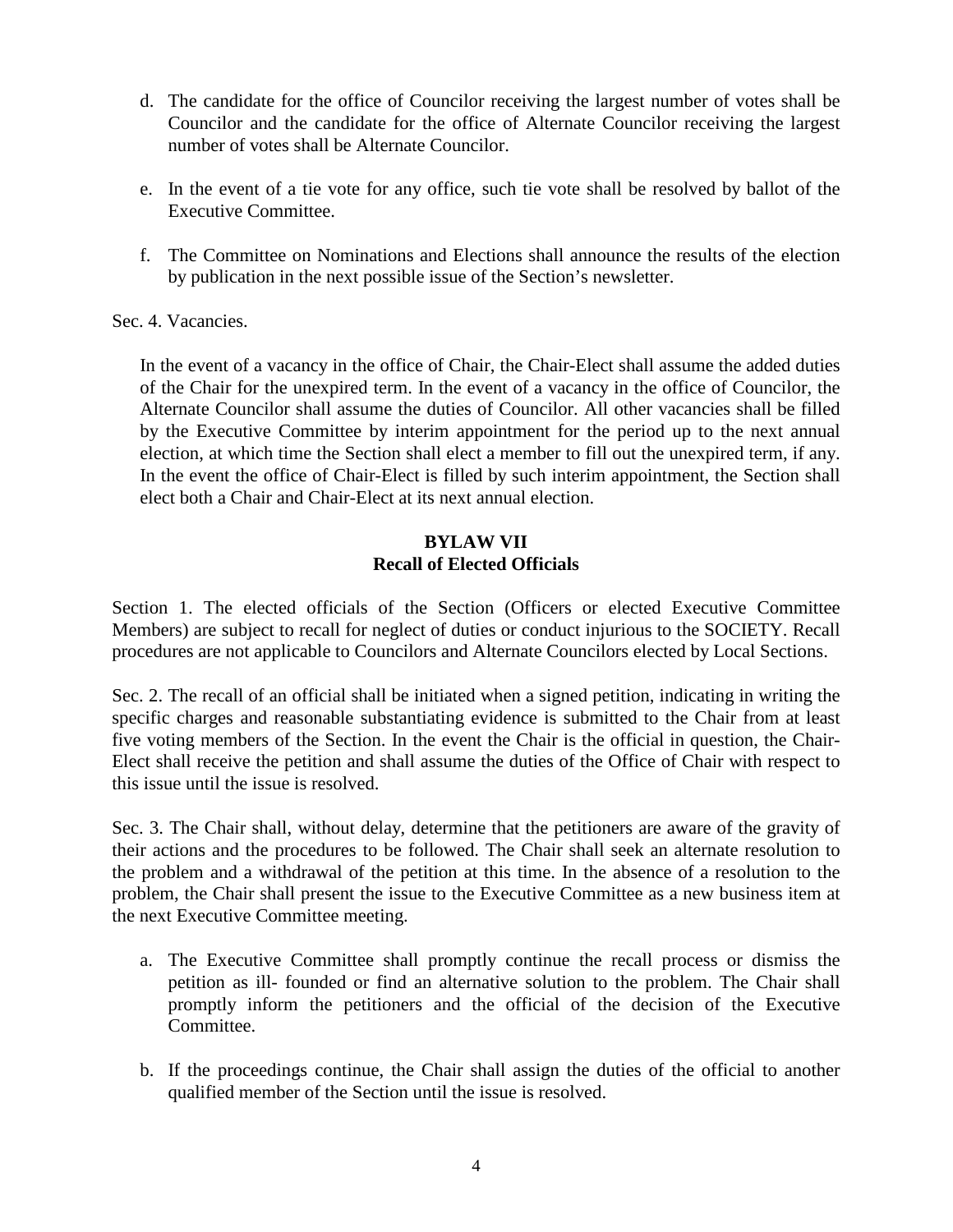c. If the proceedings continue, the official shall be offered an opportunity to answer the allegations in the petition before the Executive Committee.

Every reasonable effort shall be made to contact the official throughout this procedure. That effort shall include a certified letter to the last known address on the official SOCIETY membership rolls. Upon notification, the official shall have thirty days to make a written response to the allegations. The Executive Committee shall decide whether to proceed after studying the official's response. The Chair shall inform the official and the petitioners of the decision of the Executive Committee.

If no contact with the official can be made after a reasonable effort, the Executive Committee may remove the official in question with a two-thirds vote of the remaining members.

- d. If the proceedings continue, the official shall choose one of the following options:
	- (1) The official may resign.
	- (2) The official may request a recall vote in the same manner as the original election, which must be consistent with the Section bylaws. The voting membership shall be informed, through brief written statements prepared by the Executive Committee and the official, of the issues involved with the recall vote. Both statements shall be distributed to the voting membership before the vote is taken.
	- (3) The official may request a hearing and a recall vote by the remaining members of the Executive Committee. A two-thirds vote of the remaining members of the Executive Committee shall be required to recall the official.
	- (4) The official may choose not to respond and thus forfeit the position.

Section 4. The vacancy provisions of these bylaws shall be used to fill a vacancy caused by a recall process. The membership of the Section and the Executive Director of the SOCIETY shall be informed of the results of the recall process and the replacement of the official.

## **BYLAW VIII Committees**

Section 1. The Executive Committee of the Section shall be composed of the Section Officers, Delegates, Councilors, and Alternate Councilors; the most recent Past Chair of the Section still residing in the Section; the Editor of the Section's newsletter; and the Chair of the Educational Committee.

Sec. 2. The Executive Committee shall conduct the affairs of the Section in accordance with the Constitution and Bylaws of the SOCIETY and the bylaws of the Section.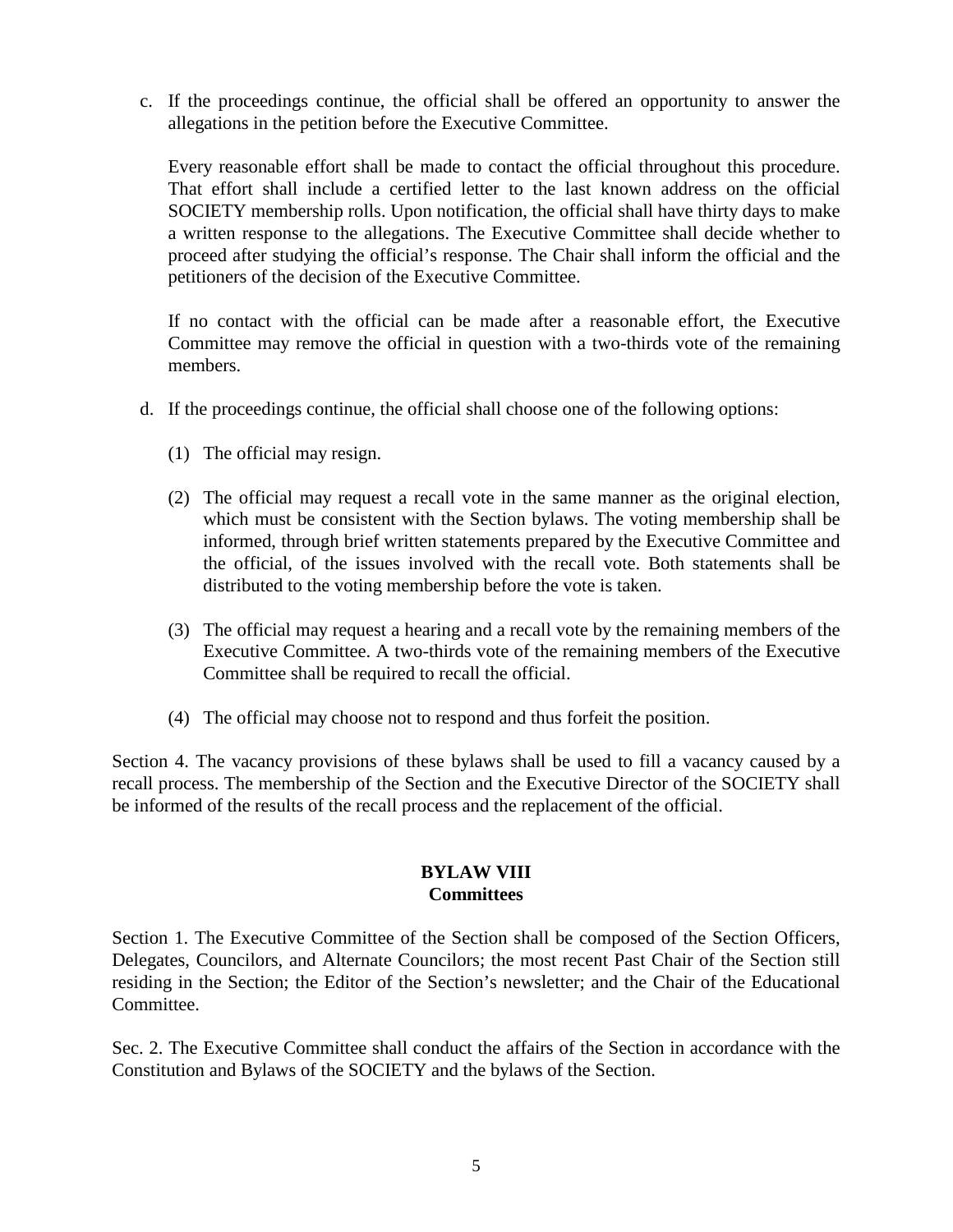Sec. 3. The Executive Committee shall hold no fewer than four meetings during each fiscal year of the Section. Meetings of this Committee shall be called by the Chair of the Section as needed or by the Secretary upon the request of any three members of the Committee. A quorum for the transaction of business shall be five members of the Executive Committee.

Sec. 4. The Executive Committee shall report fully on its decisions by publication in the Section's newsletter.

Sec. 5. The following committees shall be appointed annually by the Chair of the Section with the advice of the Executive Committee. Committees whose chair is not otherwise designated in these bylaws will elect their chair at their first meeting of the year.

- a. Program Committee
- b. Educational Committee
- c. Awards Committee

These committees shall report to the Chair of the Section at his or her request.

Sec. 6. There shall be a Committee on Nominations and Elections.

- a. The Committee on Nominations and Elections for a given year shall comprise the Section Chair, Chair-Elect, most recent Past Chair still residing in the Section, and Delegates whose terms do not expire within that year.
- b. Additional MEMBERS may volunteer for the Committee on Nominations and Elections by petition to the Executive Committee. Ordinarily the Executive Committee shall appoint such volunteers to the Committee on Nominations and Elections. In the event that the Executive Committee declines to appoint a volunteer to the Committee on Nominations and Elections, the volunteer shall be seated if he or she presents a supporting petition signed by five additional MEMBERS or STUDENT MEMBERS of the Section.

Sec. 7. Other committees needed to conduct the affairs of the Section may be appointed and discharged from time to time by the Chair of the Section. Such committees shall report to the Executive Committee at the request of the Chair of the Section.

Sec. 8. Duties of Committees.

- a. The Program Committee shall have charge of the preparation of lecture programs for the meetings of the Section, of the procurement of speakers, and of their accommodation and entertainment while guests of the Section. The Program Committee shall also make arrangements for all dinners and outings of the Section. The Chair-Elect of the Section shall be Chair of this Committee.
- b. The Educational Committee shall cooperate with the libraries, secondary schools, colleges, universities, and other educational institutions in the Section's territory to further the objects of the SOCIETY. It shall recommend recipients for student awards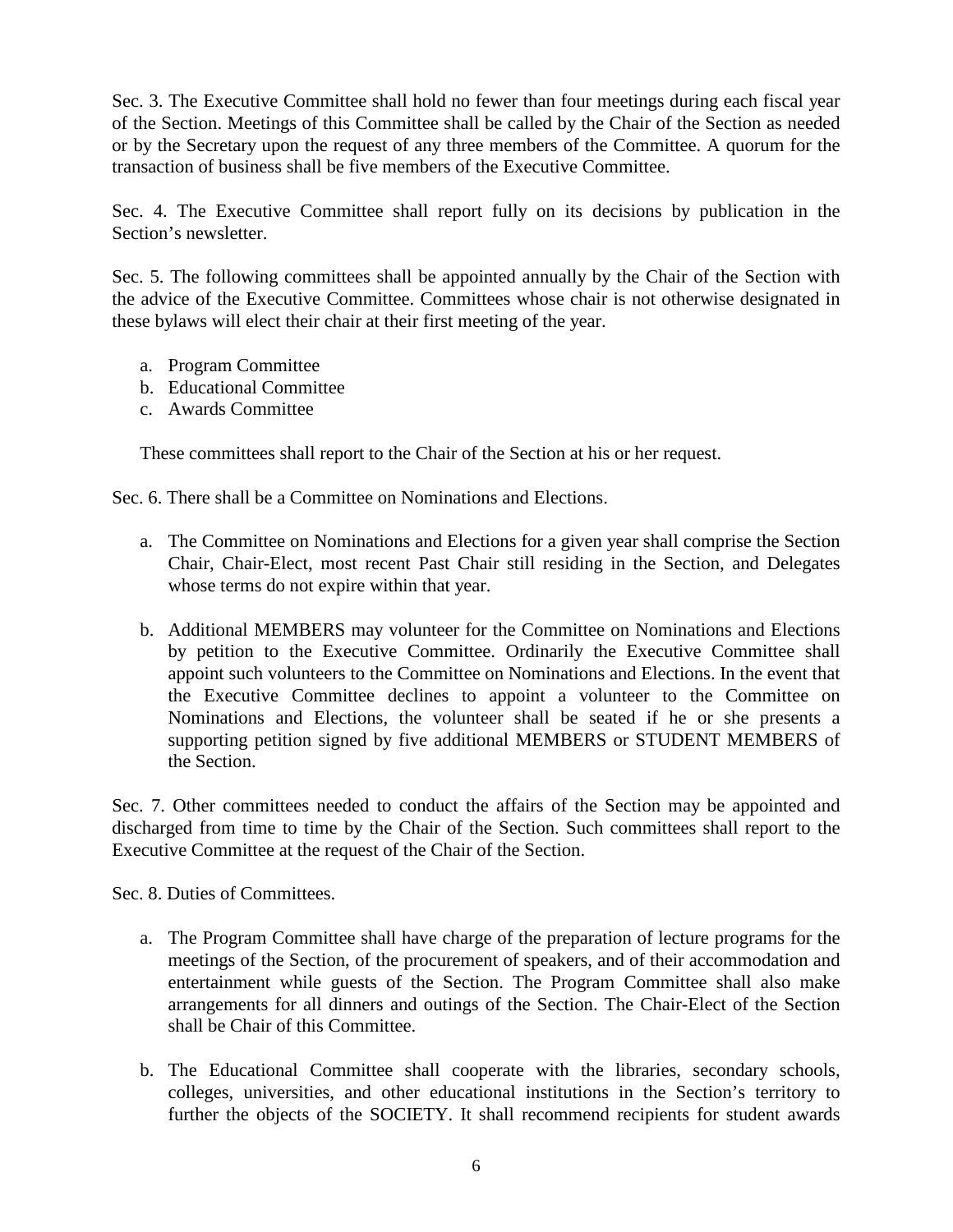made by the Section. It may encourage the establishment of Student Chapters and further liaison between such groups and the Section.

- c. The Awards Committee shall administer the selection and presentation of the "Central New York Section Award" in the field of Chemistry and Chemical Engineering in accordance with the following:
	- (1) Candidates shall be selected for outstanding contribution from Research, Administration, Education and related fields of activity.
	- (2) Nominations shall be made every year by canvassing the membership of the Section. The Awards Committee shall review the nominations and select a worthy candidate to be recommended to the Executive Committee for approval.
	- (3) The award shall be given to a person in the Section area with special consideration given to Section members.
	- (4) The award may be given every year, but shall be made at least once every three years, preferably at the first fall meeting of the Section.
	- (5) All material relative to the deliberation of the Committee shall be kept confidential.

The Awards Committee shall also solicit and forward nominations for other awards and prizes presented by the SOCIETY, its Divisions, and Local Sections.

The Awards Committee shall be composed of the three most Immediate Past Chairs of the Section still residing in the Section and up to three previous Central New York Section Awardees still residing in the Section.

d. The Committee on Nominations and Elections shall conduct the business assigned to it elsewhere in these bylaws. It shall endeavor to arouse interest in nominations and elections among the Section members.

# **BYLAW IX Meetings**

Section 1. Regular meetings of the Section shall be held between the months of September and June, inclusively. Exceptions to this schedule shall be made at the discretion of the Executive Committee.

Sec. 2. The Annual Meeting shall be the regular December meeting, at which the Chair shall report on the state of the Section. The substance of this report shall be published in the next issue of the Section's newsletter.

Sec. 3. Special meetings may be called upon the initiative of the Executive Committee and shall be called by the Secretary of the Section upon request by five members in good standing. The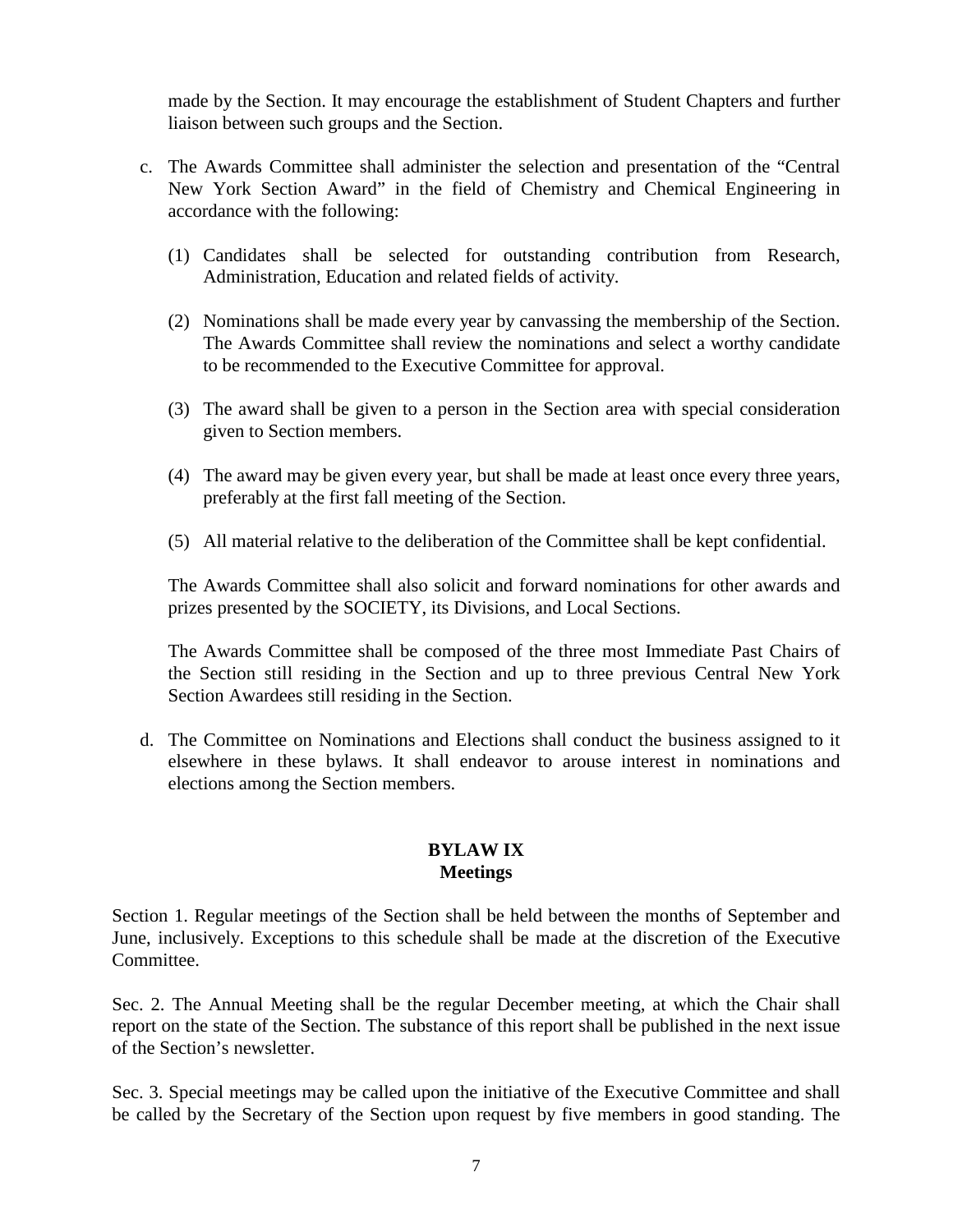object of each special meeting shall be stated in the notice of said meeting and no other business shall be transacted at said meeting.

Sec. 4. The Editor of the Section's newsletter shall cause a notice of each meeting to be distributed to all members and affiliates of the Section not less than five days before said meeting.

Sec 5. Business to be considered at a regular meeting other than the Annual Meeting may be presented upon the initiative of the Chair or the Secretary of the Section. Any member in good standing may submit to the Chair a request for the consideration of stated business at any regular meeting. The Chair shall either grant this request or refer it to the Executive Committee, which shall report its recommendations on the stated business to the members making the request within one month of the date of the request.

Sec. 6. In all questions requiring parliamentary ruling not provided for by the Constitution and Bylaws of the SOCIETY or the bylaws of the Section, the latest edition of *Robert's Rules of Order Newly Revised* shall be the governing authority.

### **BYLAW X Fiscal Year**

The fiscal year of the Section shall end on December 31.

## **BYLAW XI Publications**

Section 1. The Section shall publish a newsletter. The Section shall publish summaries of the minutes of the Annual Meeting, minutes of the meetings of the Executive Committee, reports of all committees, and reports of business transacted at any meetings of the Section.

Sec. 2. The Editor of the Section's newsletter shall be appointed by the Chair of the Section with the advice of the Executive Committee.

#### **BYLAW XII Joint Programming**

At the discretion of the Executive Committee, the Section may collaborate with the Technology Alliance of Central New York or other organizations, in accordance with the provisions of the Constitution and Bylaws of the SOCIETY, in order to pursue projects common to the interests of the Section and the other organization(s).